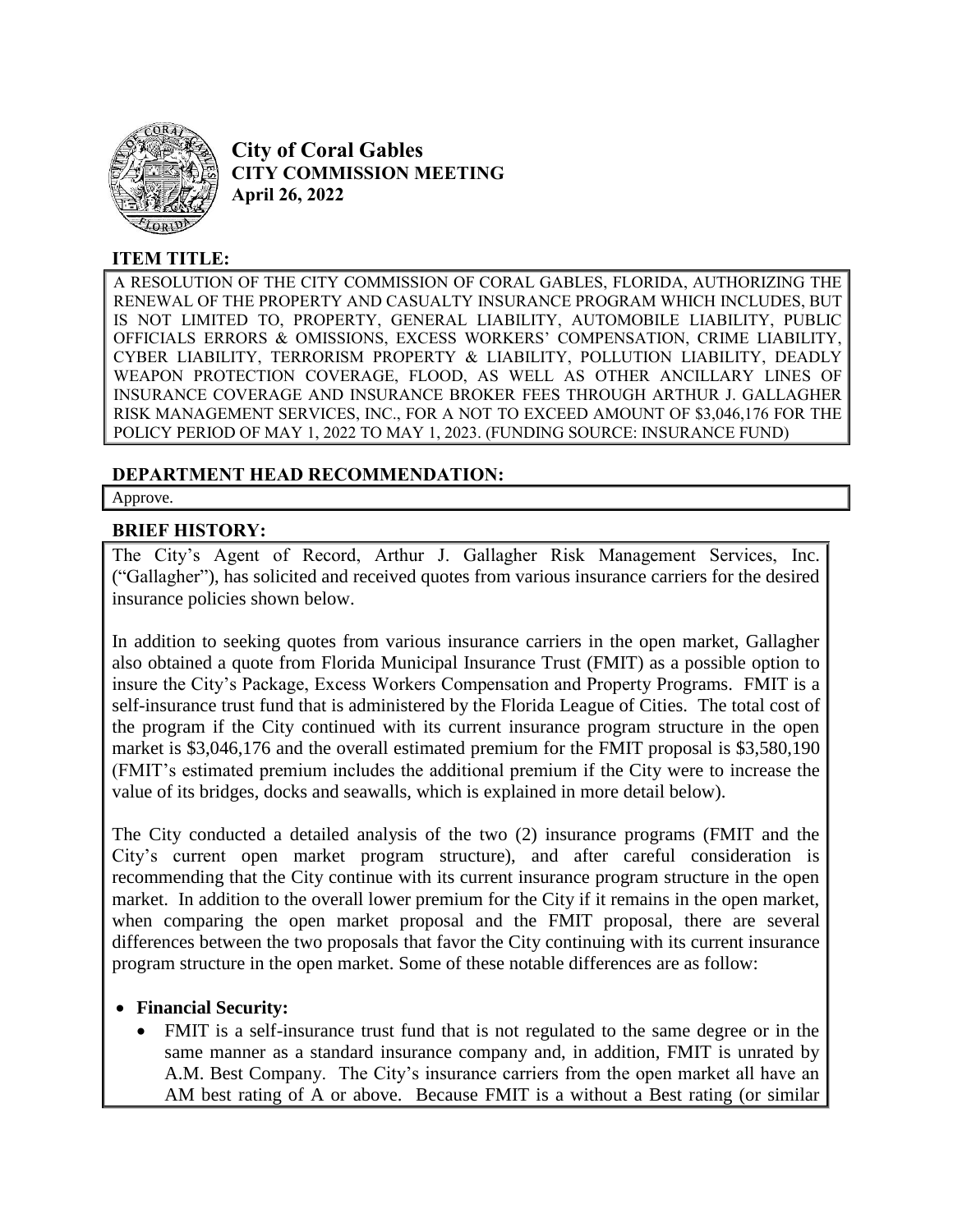type evaluation), the City conducted its own review on FMIT's financial security based of FMIT's financial statements and reinsurance program, which FMIT provided. Although based on this review, the City was satisfied that FMIT does appear to have a stable financial and reinsurance structure, we were not convinced that they had the same degree of financial security that the A rated insurers in the open market proposal could provide. In addition, given the number of municipalities with high property values in Florida that are insured by FMIT, there were concerns as to whether FMIT had the solvency required in the event of a major catastrophe impacting numerous Florida municipalities which are insured by FMIT. The addition of Coral Gables to FMIT's portfolio would increase FMIT's total insured values in Miami-Dade County by 50% to over \$900 million.

## **Property Coverage:**

- *Windstorm Limits:*
	- o FMIT offered the City \$150 million of windstorm coverage. The City's current program structure in the open market has \$50 million of windstorm coverage. Based on a windstorm analysis conducted to calculate the potential loss of the City of Coral Gables, there is a 0.4% annual chance of one hurricane (named storm) event causing \$12,197,674 or more in loss net of the deductible structure. Historically, based upon the results of the windstorm modeling reports and the City's prior loss experiences, the current windstorm limit of \$50,000,000 has been deemed to be a reasonable and sufficient amount coverage for the City.
	- o Further, FMIT's windstorm coverage for the City's bridges, seawalls and docks ("Marine Assets") is without blanket coverage (unlike the open market) and subject to the limits in the schedule of values applying as coverage limits for these Marine Assets. The City has deemed there to be a higher likelihood of suffering significant damage to its Marine Assets from a hurricane than the likelihood of the City suffering total windstorm losses exceeding \$50 million dollars from a single storm. Because of both of these issues, if the City were to switch to FMIT it is extremely important that the values shown in the schedule for these Marine Assets are accurate and adequate to repair or replace the item if they were damaged in a major storm. To assure that these Marine Assets are properly insured if the City were to go with FMIT, the value of these assets should be increased by approximately \$10 million as a result of the current construction market and the date that these Marine Assets were last appraised (until such time as they are physically appraised). While FMIT did not provide a formal quote for this \$10 million increase in values, they did disclose the rate for these Marine Assets in their proposal, which was \$7.613 per \$100 TIV. Assuming this rate would be applicable to any additional values added to the Marine Assets, we were able to approximate the premium for an additional \$10 million of value at \$761,300. When this additional premium is included as part of FMIT's quote, FMIT's quote is \$534,014 higher than the open market proposal.
- *Limits/Sub*-*limits:* Other sub limits in the FMIT property program provide significantly less coverage than the City's current open market program. Some of the more notable coverages which are less in the FMIT program include: increased cost of construction for ordinance and law (open market - \$10 million in coverage; FMIT- 25% of the loss),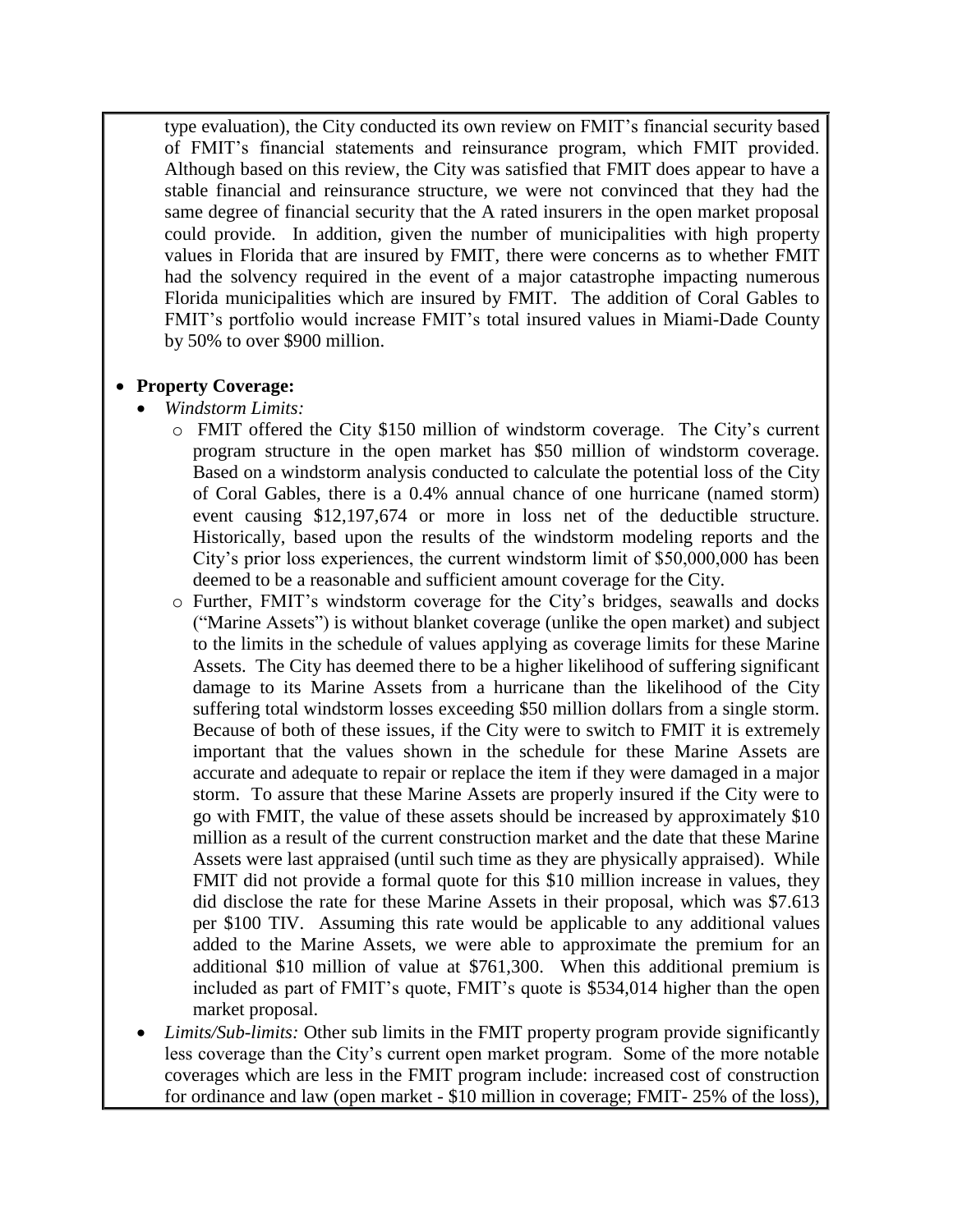fungus/mold cleanup costs (open market - \$2.5 million; FMIT - \$25,000), and forgery, theft, computer fraud, and fund transfer fund (open market - \$5 million; FMIT - \$1 million).

- *Anti-Concurrent Endorsement:* Under this FMIT endorsement, an entire loss could be excluded if even a small portion of it was caused by an excluded peril*.*
- *Historical Valuation*: The FMIT program does not offer historical replacement cost coverage.

## **Package Coverage / Excess Workers' Compensation:**

- *Claims-made issues*: FMIT Provides Public Officials, Employment Practices and Employee Benefits Liability on an occurrence bases (these coverages are currently insured on a claims made basis). FMIT did offer an add-on provision to cover prior acts for Public Officials and Employment Practices, but no offer was extended for Employee Benefits Liability. The premium for the add-on provision to cover prior acts for Public Officials and Employment Practices is \$182,104, which would be billed over a 4-year installment period. The total premium for FMIT set forth above (\$3,580,190) only includes the first of the four annual installments. The City would be obligated to pay the remaining balance (\$136, 578) if the City changes programs. Further, if the City leaves FMIT in the future, it could potentially prove difficult to repurchase the City's coverages with the current retroactive dates.
- *Questionable Exclusions*: Below are several policy language /coverage issues that also were considered:
	- o Contractual liability. The FMIT policy excludes coverage for indemnity agreements except between governments and very limited exceptions.
	- o Exclusions for City employee actions:
		- "the willful violation of a federal, state or local law, ordinance or regulation committed by or with the knowledge or consent of any Member [i.e., Employee]." This exclusion is overly broad because many losses are actually caused, at least in part, by violations of laws and ordinance in some manner.
		- "violation of public trust." This exclusion is also overly broad because the terms "*public trust*" and "violation of public trust" are not defined in the policy.

Presented below is the renewal cost of the City's insurance program in the open market under its current program structure.

- **Property**: the City's overall property insurance rate increased by 8%, which was attributable to a hardening market. The City's overall property insurance premium increased by approximately 12.8% (i.e., \$200,435), which was attributable to the increased values as a result of on-site appraisals of 19 locations and the addition of the Coral Gables Country Club to the City's Statement of Values.
- **Package (Liability and Workers' Compensation)**: The City's Package policy with the incumbent increased by approximately 5%, which was attributable to the hardening market as well as the addition of the County Club to the City's exposures and the addition this year of Sports Liability coverage (in prior years, the City purchased separate Sport Liability coverage).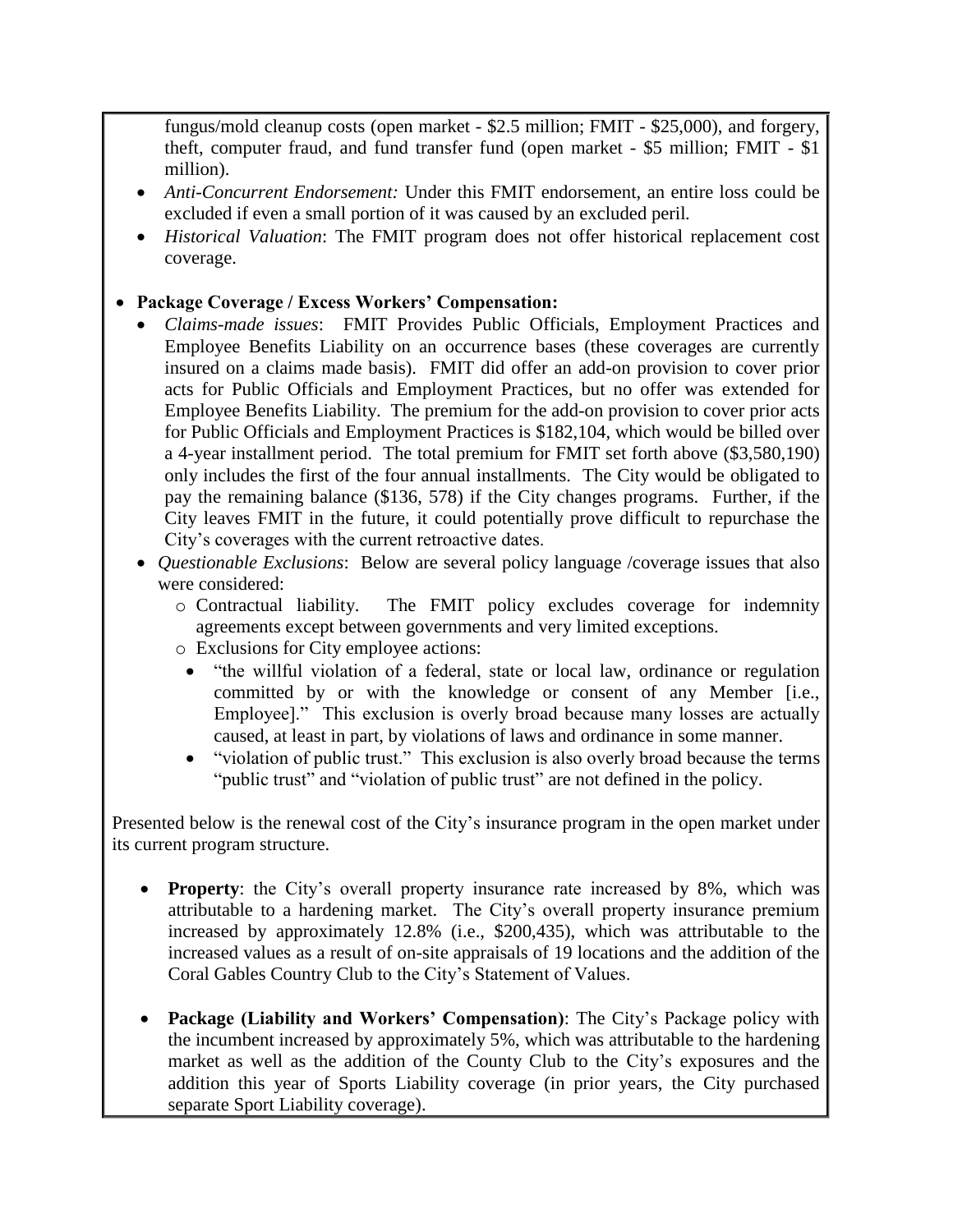- **Excess Workers' Compensation:** The incumbent offered a 6% rate reduction with a 2-year rate guarantee.
- **Cyber Liability:** The cyber liability insurance market is currently the hardest market. The incumbent primary cyber carrier is not renewing coverage. The City was able to obtain \$2 million in coverage (currently, the City has \$5 million in coverage) with Corvus, who is the City's current excess carrier, for approximately the same premium as it paid last year.

The City's general terms and conditions for all the other coverages are similar to last year with some less significant increases/terms.

The total cost to renew the various insurance policies in the open market is \$200,435 more than the cost of these policies in the prior year.

| Description of the                        | <b>Premiums/Fees</b>      | <b>Premiums/Fees</b>    |
|-------------------------------------------|---------------------------|-------------------------|
| <b>Insurance Policy, Surcharge or Fee</b> | <b>May 1, 2021 to May</b> | May 1, 2022 to May 1,   |
|                                           | 1,2022                    | 2023                    |
| Package                                   | \$767,500                 | \$804,000               |
| <b>Excess Workers Comp</b>                | \$177,506                 | \$172,305               |
| Property                                  | \$1,585,707               | \$1,788,142             |
| Boiler & Machinery                        | \$10,135                  | \$10,800                |
| <b>ADD Business Travel</b>                | \$750                     | \$750                   |
| ADD Police and Fire                       | \$12,864                  | \$12,864                |
| <b>Bond Finance Director</b>              | \$1,138                   | \$1,138                 |
| Pollution Liability                       | \$23,900                  | \$23,900                |
| Crime                                     | \$11,079                  | \$11,656                |
| <b>Sports Liability</b>                   | \$29,608                  | Included in the Package |
| <b>ADD</b> Sports                         | \$10,030                  | \$11,662                |
| <b>Cyber Liability</b>                    | \$86,635                  | \$79,569                |
| <b>Terrorism Liability and Property</b>   | \$20,000                  | \$20,000                |
| <b>Active Assailant</b>                   | \$5,900                   | \$5,900                 |
| Flood                                     | \$9,261                   | \$9,720                 |
| <b>EMPA &amp; TRIA fees</b>               | \$3,728                   | \$3,770                 |
| Insurance Brokerage Fee (Gallagher)       | \$90,000                  | \$90,000                |
|                                           |                           |                         |
| <b>Total Cost of Program</b>              | \$2,845,741               | \$3,046,176             |

The following is a summary description indicating insurance policies and premiums:

In February, March and April of 2022, we had 5 meetings with the Insurance and Risk Management Advisory Board (the "Board") that took place on February  $11<sup>th</sup>$ , March  $15<sup>th</sup>$ , March 30<sup>th</sup>, April 18<sup>th</sup> and April 20<sup>th</sup> to discuss the insurance renewal. During these meetings, the Board was provided with detailed presentations of the quotes obtained from the different